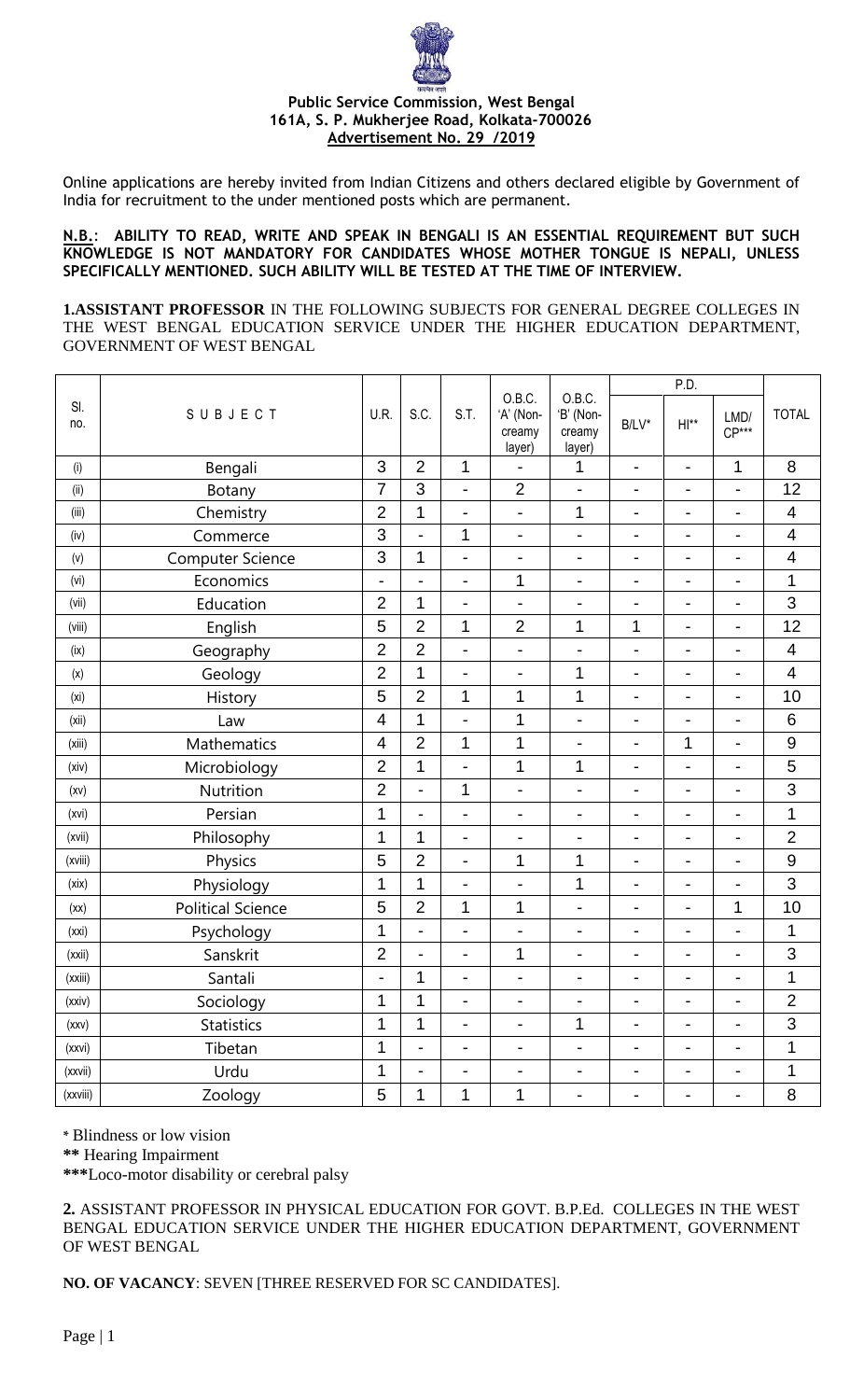## **3.** ASSISTANT PROFESSOR IN THE FOLLOWING SUBJECTS FOR GOVT. TEACHERS TRAINING COLLEGES IN THE WEST BENGAL EDUCATION SERVICE UNDER THE HIGHER EDUCATION DEPARTMENT, GOVERNMENT OF WEST BENGAL

|                   |                                                |                |                |                |                                         | O.B.C.<br>'B' (Non-<br>creamy<br>layer) | P.D.     |         |                 |                |
|-------------------|------------------------------------------------|----------------|----------------|----------------|-----------------------------------------|-----------------------------------------|----------|---------|-----------------|----------------|
| SI.<br>no.        | SUBJECT                                        | U.R.           | S.C.           | S.T.           | O.B.C.<br>'A' (Non-<br>creamy<br>layer) |                                         | $B/LV^*$ | $H ***$ | LMD/<br>$CP***$ | <b>TOTAL</b>   |
| (i)               | Arabic (Methodology course)                    | 1              | 1              | $\blacksquare$ |                                         |                                         |          |         |                 | $\overline{2}$ |
| (ii)              | Bengali (Methodology course)                   | 1              |                | -              |                                         |                                         |          |         |                 | 1              |
| (iii)             | Economics (Methodology course)                 |                |                | -              | 1                                       |                                         |          |         |                 | 1              |
| (iv)              | Education (Foundation course)                  |                |                | $\overline{a}$ |                                         | 1                                       |          |         |                 | $\mathbf 1$    |
| (v)               | Education (Methodology course)                 |                | $\overline{2}$ | 1              |                                         |                                         |          |         |                 | $\overline{4}$ |
| (vi)              | English (Methodology course)                   |                |                | L              | 1                                       | 1                                       |          |         |                 | $\overline{2}$ |
| (vii)             | Geography (Methodology course)                 |                | 1              | $\blacksquare$ |                                         |                                         |          |         | 1               | $\overline{2}$ |
| (viii)            | Hindi (Methodology course)                     | $\blacksquare$ |                | 1              |                                         |                                         |          |         |                 | 1              |
| (ix)              | History (Methodology course)                   |                |                | $\overline{a}$ | 1                                       |                                         |          |         |                 | 1              |
| (x)               | Mathematics (Methodology<br>course)            | $\overline{2}$ | 1              |                |                                         |                                         |          |         |                 | 3              |
| (x <sub>i</sub> ) | Music (Methodology course)                     | $\overline{2}$ | 1              |                |                                         |                                         |          |         |                 | 3              |
| (xii)             | 1<br>Philosophy (Methodology course)           |                |                | -              |                                         |                                         |          |         |                 | 1              |
| (xiii)            | Physics (Methodology course)<br>$\blacksquare$ |                | 1              | $\overline{a}$ | 1                                       |                                         |          |         |                 | $\overline{2}$ |
| (xiv)             | Psychology (Methodology course)                | $\overline{2}$ |                | $\blacksquare$ |                                         |                                         |          |         |                 | 2              |
| (xv)              | Sanskrit (Methodology course)                  | L,             | 1              | -              |                                         |                                         |          |         |                 | $\mathbf{1}$   |
| (xvi)             | Urdu (Methodology course)                      | $\overline{2}$ |                |                |                                         |                                         |          |         |                 | $\overline{2}$ |
| (xvii)            | Zoology (Methodology course)                   |                |                | 1              |                                         |                                         |          |         |                 | 1              |

**\*** Blindness or low vision

**\*\*** Hearing Impairment

**\*\*\***Loco-motor disability or cerebral palsy

**Note (for all the posts at sl. no. 1, 2 & 3) :** The candidates must have proficiency, spoken and written, to communicate effectively in Bengali & English.

**PAY** (for all the posts at sl. no. 1, 2 & 3): Rs.15,  $600/-$  - Rs.39,  $100/-$  (P.B. – 1) plus Grade Pay Rs. 6,  $000/-$ .

# **General Stipulations (for the posts at sl. no. 1, 2 & 3)**

(i) The minimum requirements of a good academic record, 55% marks or an equivalent grade (Grade "B" B=Good: Grade Point 3.50 - 4.49; percentage equivalent: 55-64) in 7 point scale wherever grading system is followed at the Master's level and qualifying in the National Eligibility Test (NET), or an accredited test (State Level Eligibility Test - SLET / SET), shall remain for the appointment of Assistant Professor.

(ii) National Eligibility Test (NET) / State Level Eligibility Test (SLET) / State Eligibility Test (SET) shall remain the minimum eligibility condition for recruitment of Assistant Professor. Provided however that the candidates who are or have been awarded a Ph. D. Degree in accordance with the University Grants Commission (Minimum Standards and Procedure for Award of Ph.D. Degree) Regulations, 2009 shall be exempted from the requirement of the minimum eligibility condition of National Eligibility Test (NET) / State Level Eligibility Test (SLET) / State Eligibility Test (SET) for recruitment of Assistant Professor.

Provided further that the candidates with Ph.D. Degree who have registered for Ph.D. Programme prior to 11<sup>th</sup> July, 2009 in accordance with provisions of the then existing Ordinances/ By-laws/ Regulations of the Institutions awarding the Degree shall be exempted from the requirement of the Minimum Eligibility Condition of having NET/SLET/SET for the purpose of recruitment to the post of Assistant Professor, subject to fulfilment of the following conditions, namely:-

- (a) Ph.D. Degree of the candidate awarded in regular mode only;
- (b) Evaluation of the Ph.D. thesis by at least two external examiners;
- (c) Open Ph.D. viva voce of the candidate had been conducted;

(d) Candidate has published two research papers from his/her Ph. D. work out of which at least one must be in a refereed journal;

(e) Candidate has made at least two presentations in conferences/seminars, based on his/her Ph.D. work.

Note:- (a) to (e) as above are to be certified by the Vice-chancellor/Pro-Vice-Chancellor/Dean(Academic Affairs)/Dean(University instructions).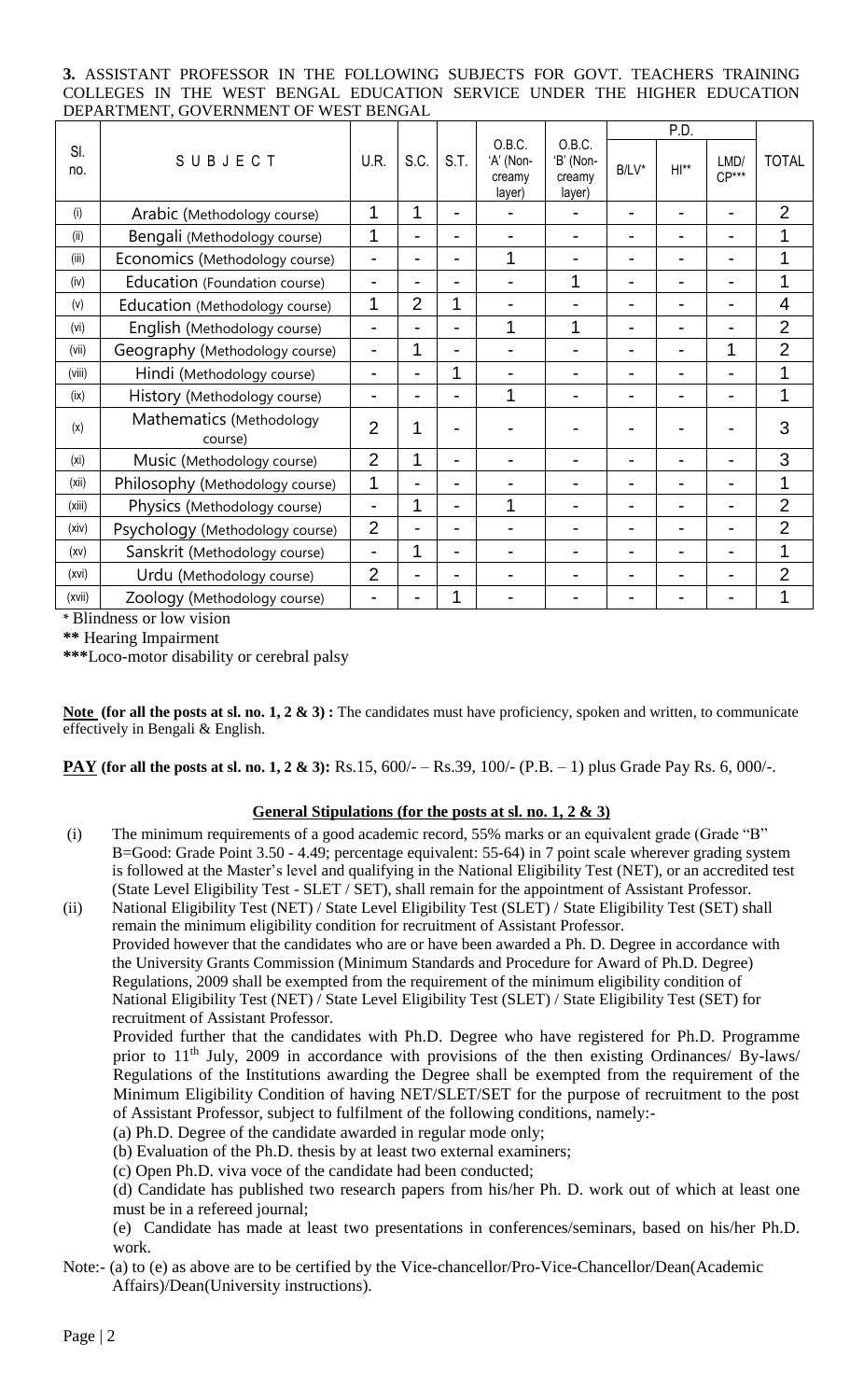- (iii) National Eligibility Test (NET) / State Level Eligibility Test (SLET) / State Eligibility Test (SET) shall not be required for such Master's Degree Programme in disciplines for which National Eligibility Test (NET) / State Level Eligibility Test (SLET) / State Eligibility Test (SET) accredited test is not conducted.
- (iv) A relaxation of 5% may be provided at the Graduate and Master's level for the Scheduled Castes / Scheduled Tribes / Differently-able (Physically and Visually differently-able) categories including Other Backward Classes (OBC) (non-creamy layer) for the purpose of eligibility and for assessing good academic record during direct recruitment to teaching positions. The eligibility marks of 55% marks (or an equivalent grade in a point scale wherever grading system is followed) and the relaxation of 5% to the Scheduled Castes / Scheduled Tribes / Differently-able (Physically & Visually differently-able) including Other Backward Classes (OBC) (non-creamy layer) are permissible, based on only the qualifying marks without including any grace mark procedures.
- (v) A relaxation of 5% may be provided, from 55% to 50% of the marks to the Ph.D. Degree holders, who have obtained their Master's Degree prior to 19<sup>th</sup> September, 1991.
- (vi) The period of time taken by candidates to acquire M. Phil. and / or Ph. D. Degree shall not be considered as teaching / research experience to be claimed for appointment to the teaching positions.
- Note 1: A good academic record shall mean an overall record of all assessments throughout the academic career, that is to say, securing on an average at least 55% marks in all examinations taken together, namely Madhyamik or equivalent, Higher Secondary or equivalent, Graduation and Master's Degree Stage. However, 55% marks at the Masters' Degree level is mandatory.
- **Note 2 :** The eligibility marks of 55% or 50% as the case may be (or an equivalent grade in a point scale wherever grading system is followed) and the relaxation of 5% to the categories mentioned above are permissible, based on only the qualifying marks without including any grace mark procedure e.g. 54.1% and above or 49.1% and above should not be rounded off to 55% or 50% respectively.

# **Qualifications (for the posts at sl. no. 1):**

Good academic record, with at least 55% marks (or an equivalent grade B in 7 point scale wherever grading system is followed) at the Master's Degree level in a relevant subject from an Indian University, or an equivalent Degree from an accredited foreign University.

#### **Qualifications (for the posts at sl. no. 2):**

a) Masters Degree in Physical Education with minimum 55% marks ( or an equivalent grade in a point scale wherever grading system is followed );

b) NET/ SLET/ SET passed qualification in Physical Education and exemption thereof & any other stipulation as may be prescribed by UGC/ any such affiliating body/ State Government.

#### **Qualifications [for the post at sl. no. 3(iv)]:**

#### **A. For Foundation Course :**

a) Master's Degree in Science/ Commerce / Arts with 55% marks ( or an equivalent grade in a point scale wherever grading system is followed );

b) M.Ed with at least 55% marks ( or an equivalent grade in a point scale wherever grading system is followed ); and

c) NET/ SLET/ SET passed qualification and exemption thereof & any other stipulation as may be prescribed by UGC/ any such affiliating body/ State Government.

[ NET/ SLET/ SET passed qualification can be obtained either in Education or in the subject of Master's Degree]

OR

a) M. A. in Education with 55% marks ( or an equivalent grade in a point scale wherever grading system is followed );

b) B.Ed with at least 55% marks ( or an equivalent grade in a point scale wherever grading system is followed ); and

c) NET/ SLET/ SET passed qualification in Education and exemption thereof & any other stipulation as may be prescribed by UGC/ any such affiliating body/ State Government.

## **Qualifications [for the posts at sl. no. 3{( i) to (xvii) except ( iv) & (xi)}]:**

#### **B. For Methodology Courses :**

a) Masters Degree in same or relevant subject with 55% marks ( or an equivalent grade in a point scale wherever grading system is followed );

b) M.Ed with at least 55% marks ( or an equivalent grade in a point scale wherever grading system is followed ); and

c) NET/ SLET/ SET passed qualification and exemption thereof  $\&$  any other stipulation as may be prescribed by UGC/ any such affiliating body/ State Government.

Page | 3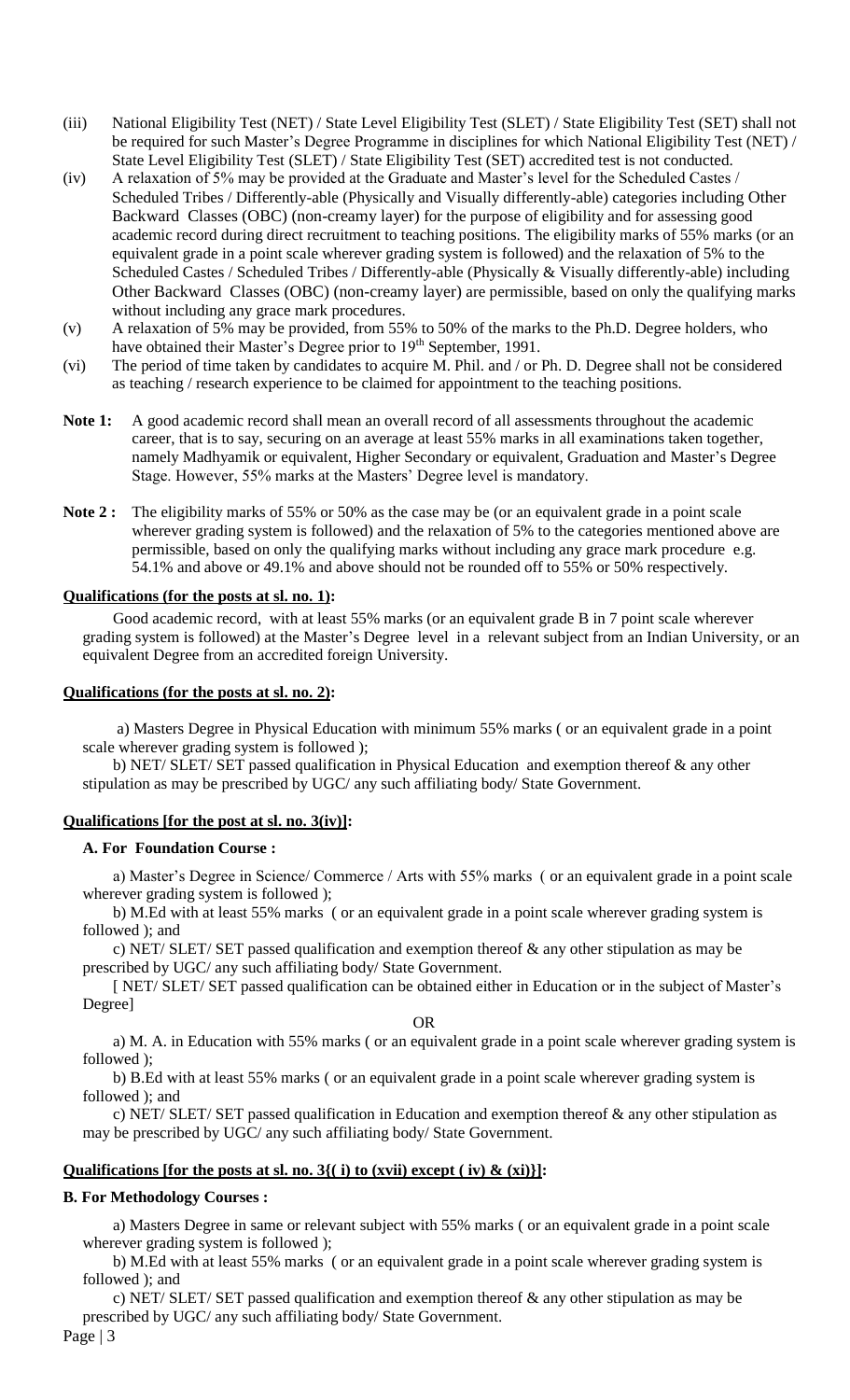[ NET/ SLET/ SET passed qualification can be obtained either in Education or in the subject of Master's Degree]

# **Qualifications [for the post at sl. no. 3(xi)]:**

# **C. For Music :**

a) Master's Degree in Music Arts with minimum 55% marks ( or an equivalent grade in a point scale wherever grading system is followed );

b) NET/ SLET/ SET passed qualification in relevant discipline and exemption thereof & any other stipulation as may be prescribed by UGC/ any such affiliating body/ State Government.

# OR

A traditional and a professional artist with highly commendable professional achievement in the concerned subject, who should have –

a) Studies under noted/ reputed traditional masters and has thorough knowledge to explain the subject concerned.

b) A high grade artist of AIR/ TV; and

c)Ability to explain the logical reasoning of the subject concerned and adequate knowledge to teach theory with illustrations in that discipline.

AGE (for the posts at sl. no. 1 to 3): Not more than 40 (forty) years as on 01.01.2019 relaxable for certain categories as per rules.

## FEE (for the posts at sl. no. 1 to 3): Rs. 210/- (Rupees two hundred ten) only

Candidates may in addition have to bear the following charges:

|                      | For online payment through Convenience fee $\omega$ 1% of the examination fee subject to a minimum of |  |  |  |
|----------------------|-------------------------------------------------------------------------------------------------------|--|--|--|
| debit/credit cards:  | Rs. 5/- (Rupees Five) only plus 18% G.S.T. on such convenience fee.                                   |  |  |  |
|                      | For online payment using net   Convenience fee of Rs. 5/- (Rupees Five) only plus 18% G.S.T. on such  |  |  |  |
| banking facility:    | convenience fee.                                                                                      |  |  |  |
|                      | For offline payment through Service Charge of Rs. 20/- (Rupees Twenty) only.                          |  |  |  |
| <b>Bank Counter:</b> |                                                                                                       |  |  |  |

S.C./S.T. candidates of West Bengal and Persons with disabilities (P.W.D.) having physical disability of 40% and above are not required to pay any fee. BC candidates of West Bengal are, however, required to pay usual fee as aforesaid. NO EXEMPTION OF FEE IS AVAILABLE TO S.C./S.T. CANDIDATES OF OTHER STATES. No claim for refund of the fee will be entertained nor will it be held in reserve for any other examination.

Online applications are to be submitted at http://www.pscwbapplication.in according to the following schedule:

| Commencement of online applications                             | : The $29th$ November, 2019 |
|-----------------------------------------------------------------|-----------------------------|
| Closing date for receipt of online application                  | : The $19th$ December, 2019 |
| Last date of payment of fees                                    | : The $19th$ December, 2019 |
| Last date for payment of fees Offline in Branches of UBI        | : The $20th$ December, 2019 |
| Last date for Generation of Payment Challans by Branches of UBI | : The $19th$ December, 2019 |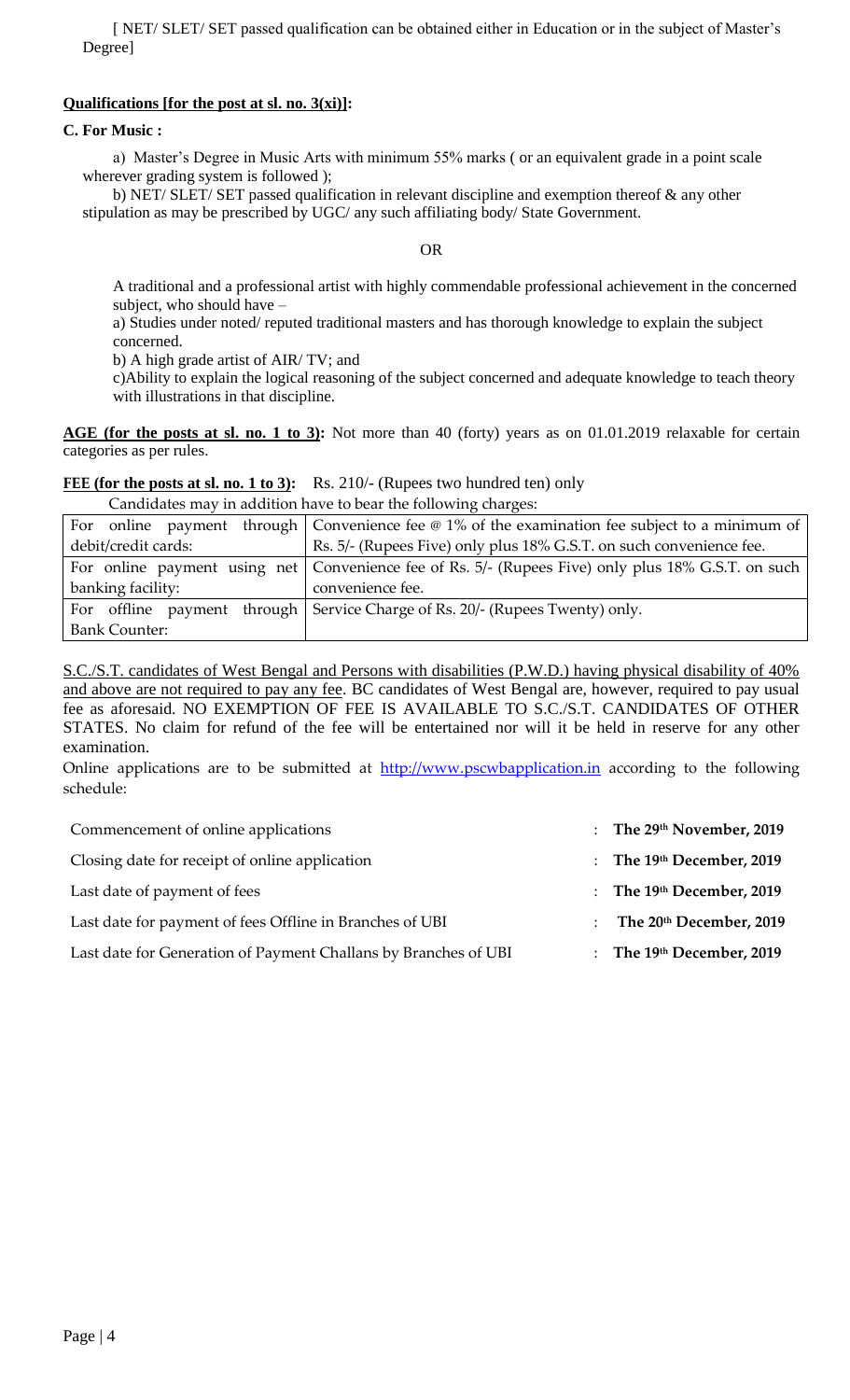# **I N F O R M A T I O N**

- 1. Candidates who wish to apply for more than one category of posts should submit separate Application along with requisite fees for each.
- 2. SUBMISSION OF MORE THAN ONE APPLICATION FOR ONE PARTICULAR POST IS STRICTLY FORBIDDEN. THE CANDIDATURE OF A CANDIDATE, WHO SUBMITS MORE THAN ONE APPLICATION FOR ADMISSION TO THE SELECTION PROCEDURE, WILL BE CANCELLED EVEN IF HE/SHE IS ADMITTED TO THE SAME.
- 3. The qualifications prescribed in the advertisement are as per the notified recruitment rules issued by Government.
- 4. All the degrees/diplomas/certificates mentioned in the advertisement must have been obtained from recognized Universities/Institutions.
- 5. The prescribed 'essential qualifications' are the bare minimum and mere possession of the same does not entitle applicants to be called for the interview. Where the number of applications received in response to the advertisement is large and it is not conveniently possible for the Commission to interview all the applicants the Commission may restrict the number of candidates to be called to interview to a reasonable limit on the basis of either higher qualifications in the relevant subjects/higher standard of marks/grade obtained in the essential qualifications or experience in relevant field higher than the minimum prescribed in the advertisement or on the basis of a **Preliminary Screening Test ( P.S.T.)**. The Commission may fix qualifying cut-off marks for all the categories of the vacancies in each level of examination, i.e. P.S.T. & interview.

Note : Commission has fixed qualifying marks in Interview in the following manner in order to be considered suitable for vacancies in the respective categories:

| Sl. No. | Category | <b>Qualifying Marks</b> |
|---------|----------|-------------------------|
|         | General  | 40%                     |
|         | OBC      | 38%                     |
|         | SC       | 35%                     |
|         | 74       | 30%                     |

Candidates unable to secure such qualifying marks would not be considered for the post, irrespective of their academic qualification and /or marks obtained in P.S.T.

Commission may further lower the qualifying level category-wise as and when necessary in the event of non-availability of candidates for filling up vacancies in a particular category.

The qualifying marks for Differently abled candidates will be 2% less than what is prescribed for a particular category. However, in case sufficient number of candidates are not available even after applying 2% relaxation of marks as per existing procedure, the differently able candidates up to 5 times the vacancy in the respective category may be called to interview irrespective of the scores/marks secured by such candidates.

IN THE CASES OF SCREENING TEST, CANDIDATES SUFFERING FROM BLINDNESS OR LOW VISION AND LOCO-MOTOR DISABILITY OR CEREBRAL PALSY WITH WRITING EXTREMITY WILL BE ALLOWED THE HELP OF A SCRIBE, IF REQUIRED. THE SCRIBE SHOULD NOT POSSESS EDUCATIONAL QUALIFICATION HIGHER THAN THE REQUISITE QUALIFICATION FOR THE POST.

If sufficient number of candidates with prescribed age limit is available for selection for a particular post, the commission may exercise its discretion not to relax upper age limit of the candidate(s) even if the provision for such relaxation is laid down in the advertised criteria.

- 6. In cases where no Division/Class is awarded and only grading is done, exact percentage of marks and conversion formula adopted are to be mentioned with documentary evidence, if required.
- 7. Where experience of a number of years is prescribed as an item of qualification this would mean only experience/research experience gained in full time employment/research in the relevant field within the closing date of receipt of applications.

[Certificate(s) from the Head(s) of the Organization(s)/Department(s) or Competent Authority for the entire experience claimed, clearly mentioning the duration of employment (date, month and year) and field of experience indicating basic pay and consolidated pay must be obtained. The certificate(s) should also mention the nature of duties performed/experience obtained in the post(s) with duration(s)].